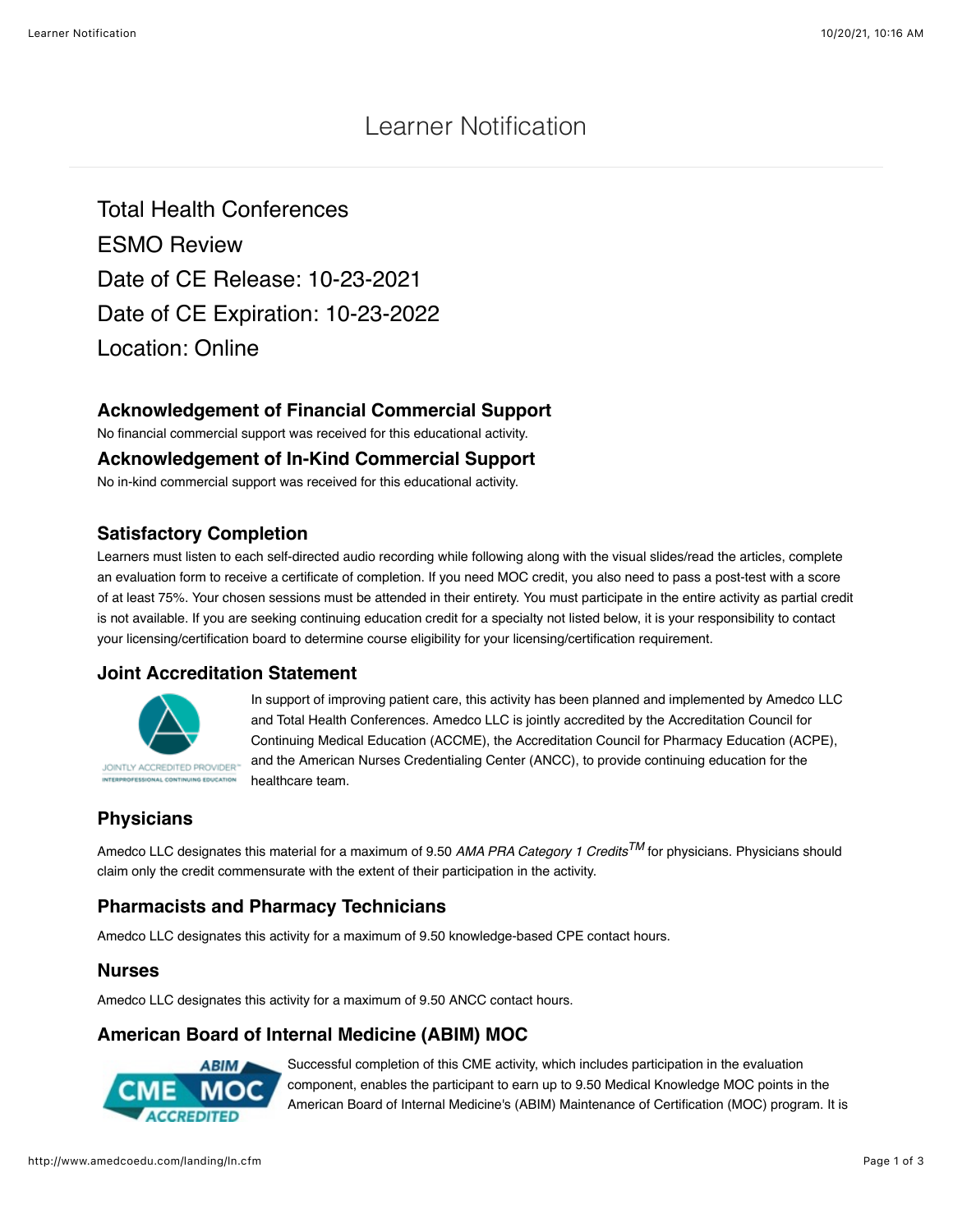the CME activity provider's responsibility to submit participant completion information to ACCME for the purpose of granting ABIM MOC credit.

**You must request your certificate within 30 days of the activity to meet the deadline for submission to PARS.**

## **Objectives - After Attending This Program You Should Be Able To**

1. Examine scientific advances that further enhance knowledge of cancer biology and pathogenesis; Implement clinical and scientific strategies designed to improve the quality of cancer care, as appropriate

2. Review recent and emerging data from key studies in clinical cancer research; Effectively communicate with colleagues and with patients regarding advances in clinical oncology science

3. Evaluate the role of new diagnostic techniques and therapeutic approaches as applied to the care and management of people with cancer; Identify and utilize tools for cancer risk assessment and risk reduction based on the best available evidence

#### **Disclosure of Conflict of Interest**

The following table of disclosure information is provided to learners and contains the relevant financial relationships that each individual in a position to control the content disclosed to Amedco. All of these relationships were treated as a conflict of interest, and have been resolved. (C7 SCS 6.1-6.2, 6.5)

All individuals in a position to control the content of CE are listed in the program book. If their name is not listed below, they disclosed that they had no financial relationships with a commercial interest.

| Name                      | <b>Commercial Interest: Relationship</b>                                             |
|---------------------------|--------------------------------------------------------------------------------------|
| Savanah Ponce             | <b>NA</b>                                                                            |
| Manojkumar Bupathi        | <b>BMS:Speakers Bureau</b>                                                           |
| <b>IBIAYI DAGOGO-JACK</b> | Pfizer, Array, Genentech : Research Grant Overall Principal Investigator             |
|                           | Array: Travel fees                                                                   |
|                           | Novartis: Research Grant Site Principal Investigator                                 |
|                           | AstraZeneca, Syros, Novocure:Consultant                                              |
|                           | Catalyst Pharmaceuticals, Pfizer, Xcovery:Scientific/Medical Advisory Board Member   |
| Cathy Eng                 | Apexigen, Natera, Merck, Bayer, HalioDx:Consultant                                   |
| Harry Erba                | AbbVie, Agios, BMS, Celgene, Incyte, Jazz, Novartis: Speakers Bureau                 |
|                           | AbbVie, Agios, Astellas, Daiichi Sankyo, BMS:Consultant                              |
| Addie Graham-Kramer       | <b>NA</b>                                                                            |
| Kate Haleblian            | <b>NA</b>                                                                            |
| Jackie Herigodt           | <b>NA</b>                                                                            |
| Shikha Jain               | <b>NA</b>                                                                            |
| Sam Klempner              | Merck, BMS, Daiichi-Sankyo, Astellas, Natera, Eli Lilly:Consultant                   |
| Selin Kurnaz              | Massive Bio:Stock Shareholder                                                        |
| Shangrong Lee-Okwiya      | <b>NA</b>                                                                            |
| Arturo Loaiza-Bonilla     | Ipsen: Research Grant Overall Principal Investigator                                 |
|                           | Astra Zeneca, PSI CRO, Pfizer, Cardinal Health, Brightinsight, The Lynx              |
|                           | Group:Consultant                                                                     |
|                           | Eisai, Guardant, Ipsen, Celgene, BMS, Bayer, Natera, Daiichi Sankyo: Speakers Bureau |
|                           | Massive Bio:Stock Shareholder                                                        |
| Sarah Louden              | Agendia:Consultant                                                                   |
| Yung Lyou                 | Pfizer, EMD Serano, Seattle Genetics: Consultant                                     |
|                           | Janssen: Speakers Bureau                                                             |
| Reshma Mahtani            | Genentech: Research Grant Overall Principal Investigator                             |
|                           | Agendia, Amgen, Celgene, Esai, Genentech, Lilly, Novartis, Pfizer, Puma:Consultant   |
| Nathan Neufeld            | Medtronic:Speakers Bureau                                                            |
|                           | Cambium Oncology:Owner                                                               |